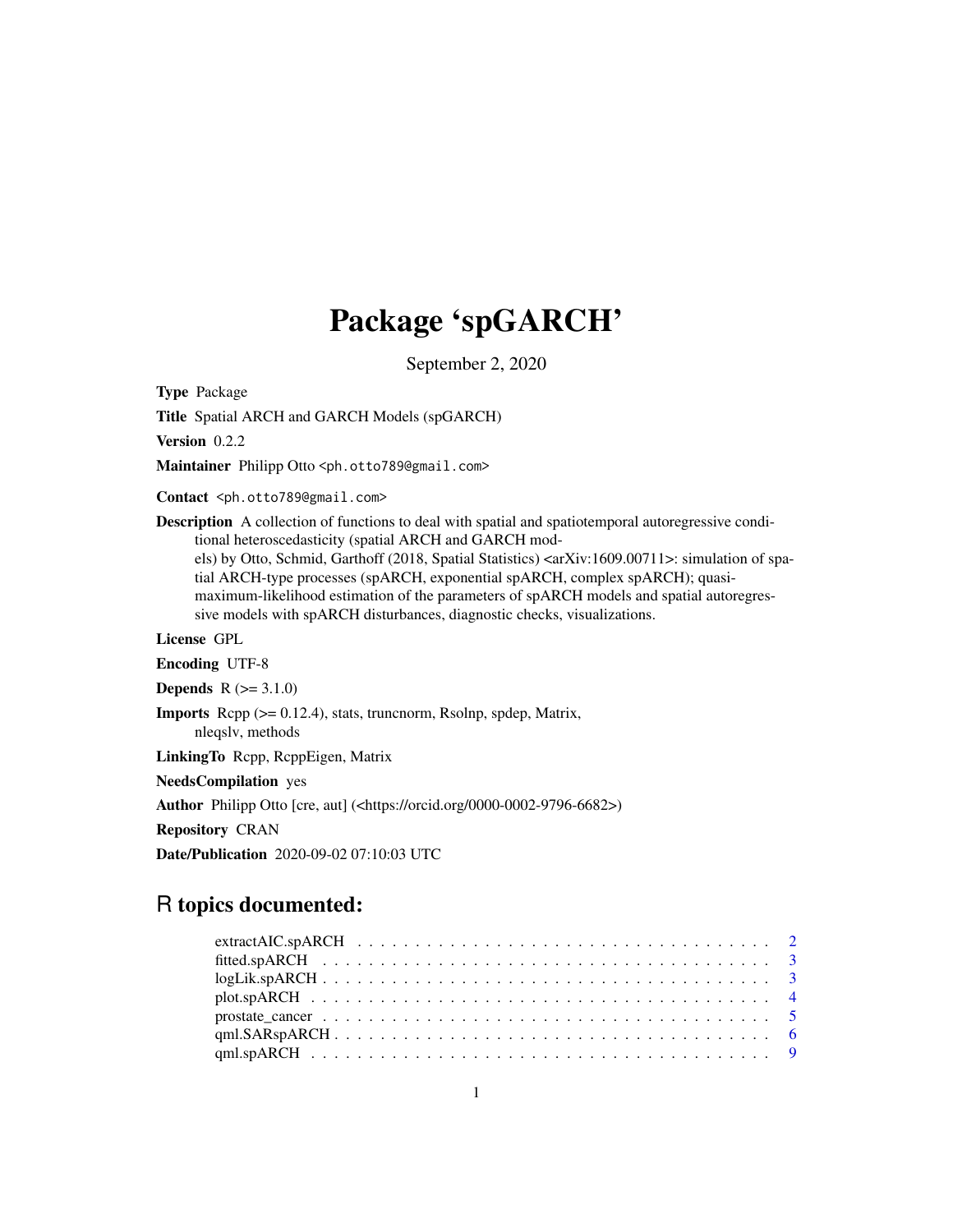# <span id="page-1-0"></span>2 extractAIC.spARCH

| Index | 21 |
|-------|----|
|       |    |
|       |    |
|       |    |
|       |    |
|       |    |
|       |    |

extractAIC.spARCH *Computes the Akaike information criterion*

# Description

The function extracts the log-likelihood of a spatial ARCH model.

# Usage

```
## S3 method for class 'spARCH'
extractAIC(fit, scale, k = 2, ...)
```
# Arguments

| fit   | sparch object (fitted model resulting of gml, sparch).   |
|-------|----------------------------------------------------------|
| scale | currently unused for spARCH objects.                     |
| k     | parameter specifying the weight for the penalizing term. |
|       | Other arguments.                                         |

# Details

Numeric vector of length 2 is returned. The first element specify the edf (equivalent degree of freedom) and the Akaike information criterion is returned as second element.

# Author(s)

Philipp Otto <potto@europa-uni.de>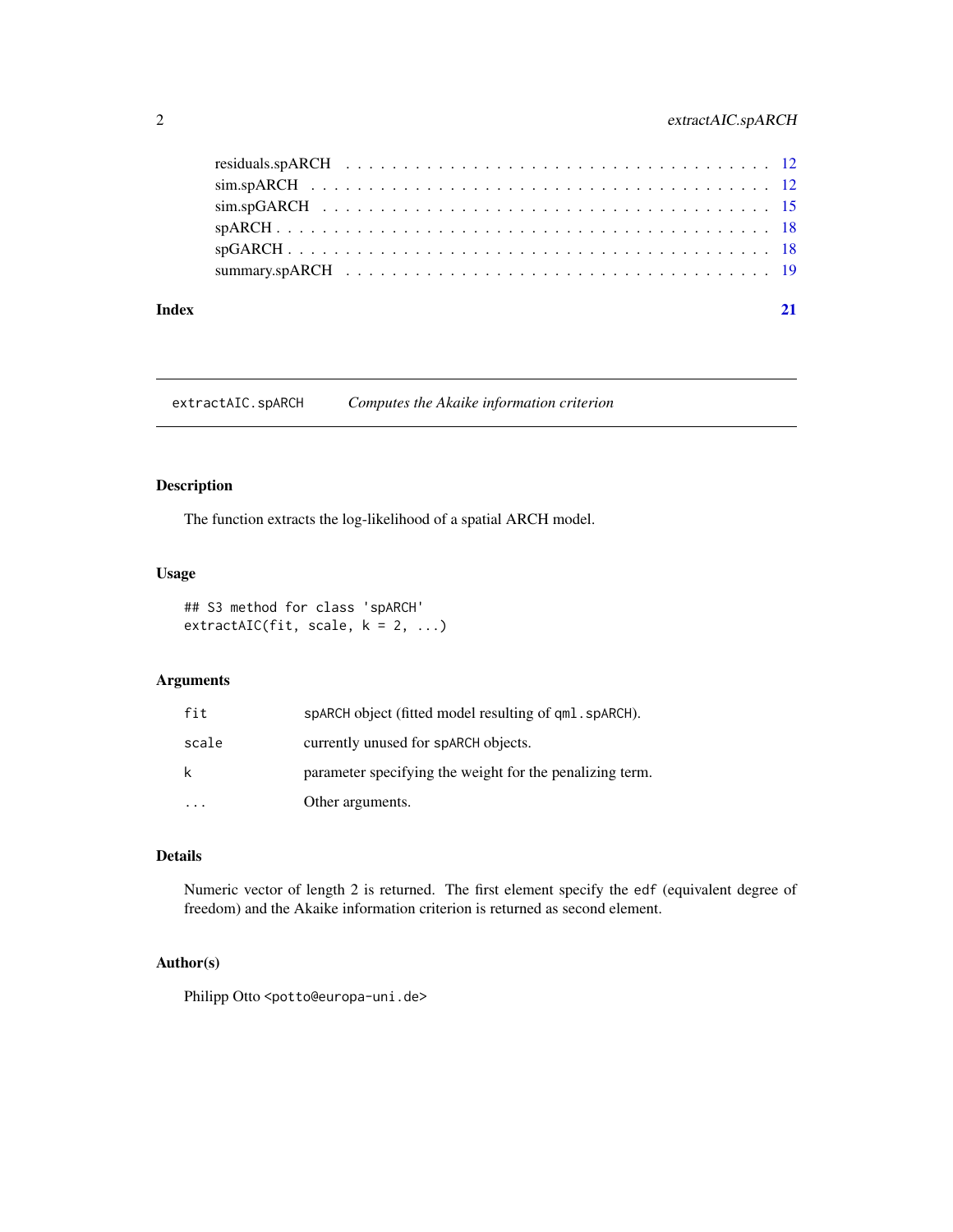<span id="page-2-2"></span><span id="page-2-0"></span>

#### Description

The function extracts the fitted values of a spatial ARCH model.

#### Usage

## S3 method for class 'spARCH' ## S3 method for class 'spARCH' fitted(object, ...)

# Arguments

| object | spARCH object generated by qml. spARCH or qml. SARspARCH. |
|--------|-----------------------------------------------------------|
| .      | Other arguments.                                          |

# Details

Fitted values extracted from the object.

# Author(s)

Philipp Otto <potto@europa-uni.de>

#### See Also

[residuals.spARCH](#page-11-1), [logLik.spARCH](#page-2-1).

<span id="page-2-1"></span>logLik.spARCH *Extract logarithmic likelihood*

# Description

The function extracts the log-likelihood of a spatial ARCH model.

#### Usage

```
## S3 method for class 'spARCH'
## S3 method for class 'spARCH'
logLik(object, ...)
```
# Arguments

| object | spARCH Object of qml. spARCH. |
|--------|-------------------------------|
| .      | Other arguments.              |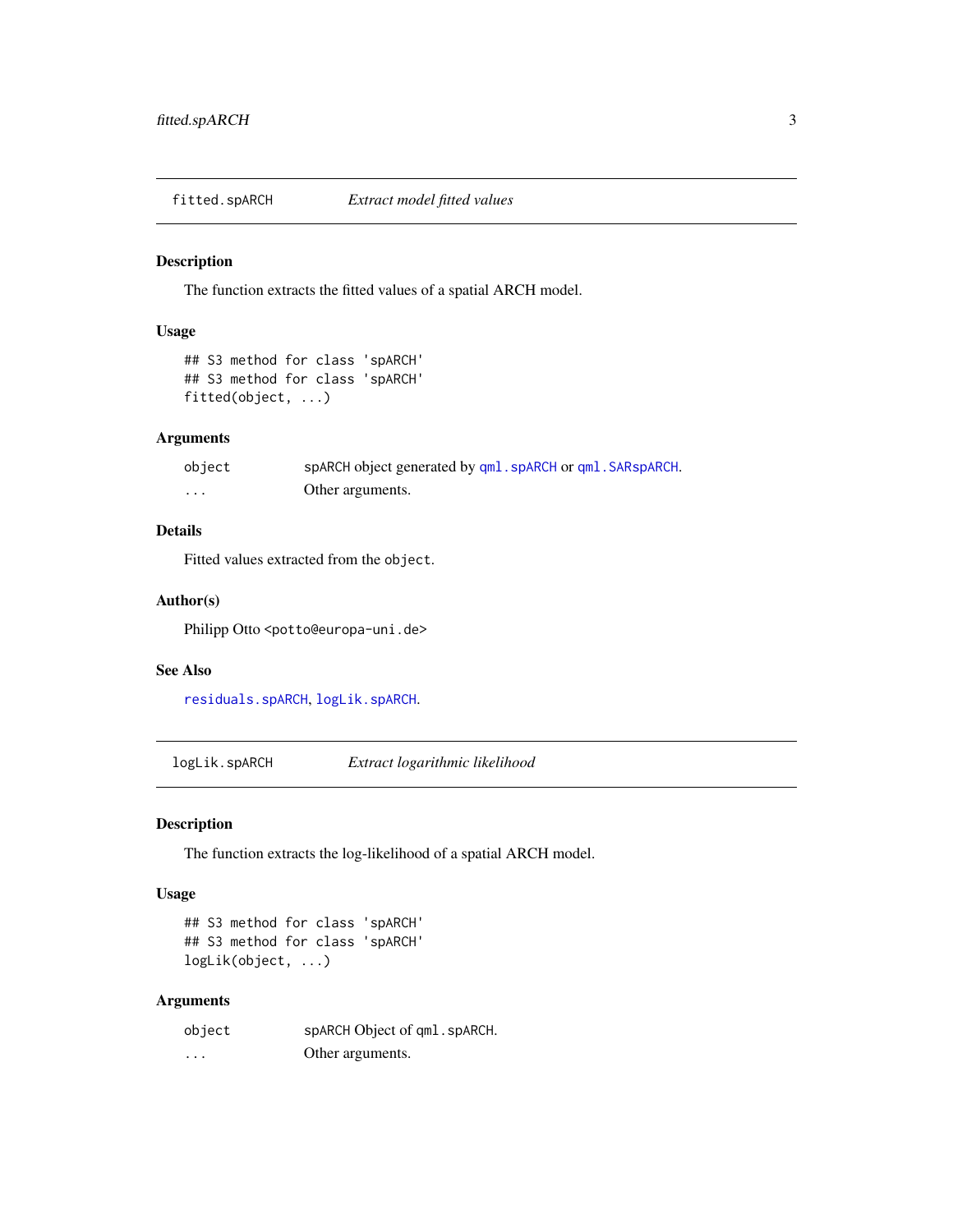### <span id="page-3-0"></span>Details

logLik object is returned.

#### Author(s)

Philipp Otto <potto@europa-uni.de>

#### See Also

[residuals.spARCH](#page-11-1), [fitted.spARCH](#page-2-2).

<span id="page-3-1"></span>plot.spARCH *Descriptive plots for residuals of a fitted spatial ARCH model*

#### Description

The function depicts several descriptive statistics of the residuals of a fitted spatial ARCH model.

#### Usage

## S3 method for class 'spARCH' ## S3 method for class 'spARCH'  $plot(x, which = c(1:3), ask, ..., qqline = TRUE)$ 

#### Arguments

| X       | spARCH object generated by qml. spARCH or qml. SARspARCH.                                         |
|---------|---------------------------------------------------------------------------------------------------|
| which   | Index number of plot to be returned.                                                              |
| ask     | if TRUE, the user is asked before plotting the next figure.                                       |
| $\cdot$ | Other arguments.                                                                                  |
| qqline  | A line of the normal distribution for comparison is added to the Q-Q plot, if<br>$qqline = TRUE.$ |

# Details

The function plot.spARCH provides several descriptive plots to analyze the residuals of a fitted spatial ARCH model, namely (1) Moran's plot for residuals, (2) Moran's plot for squared residuals, and (3) Normal Q-Q plot for standardized residuals.

#### Note

For details of moran.plot see: help(moran.plot).

#### Author(s)

Philipp Otto <potto@europa-uni.de>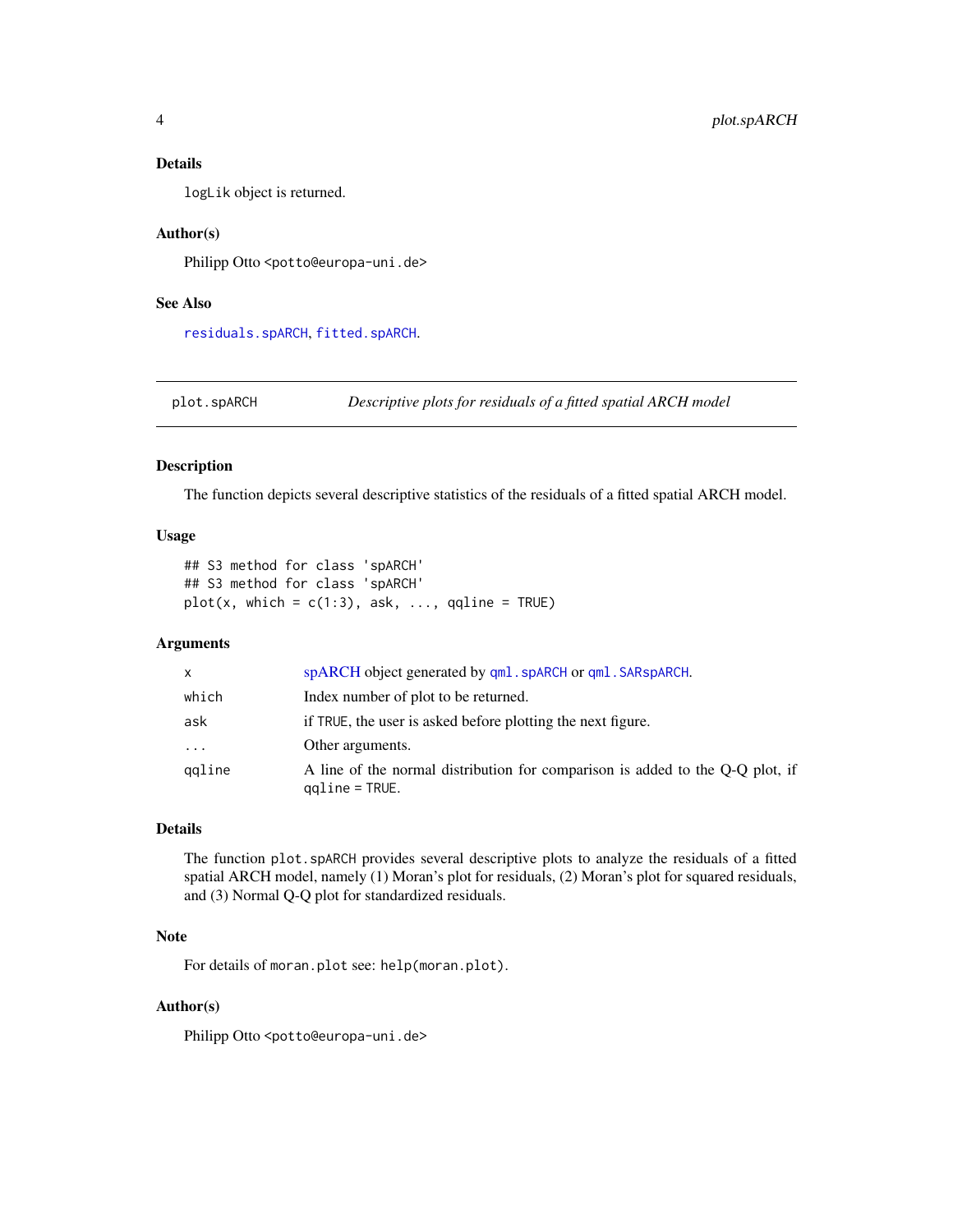<span id="page-4-0"></span>

# Description

The dataset contains logarithmic incidence rates from the National Cancer Institute and Centers for Disease, Control and Prevention (State Cancer Profiles) and factor loadings of a set of covariates. The incidence rates are 5-year averages from 2008 to 2012 in several southeastern states (Arkansas, Louisiana, Mississippi, Tennessee, North and South Carolina, Georgia, Alabama, and Florida). Missing values were imputed by spatial averaging.

#### Usage

```
data("prostate_cancer")
```
#### Format

A list with three entries:

data a data frame; see below for details

B a numeric matrix; weighting matrix B to run the example

W a numeric matrix; weighting matrix W to run the example

The data frame contains 755 observations of the following 12 variables.

log\_incidence\_rates a numeric vector; logarithmic incidence rates of prostate cancer

- F\_1 a numeric vector; scores of factor 1 (environment: fine atmospheric particles and aerosols)
- F\_2 a numeric vector; scores of factor 2 (environment: particulate matter)
- F\_3 a numeric vector; scores of factor 3 (weather: solar radiation and temperature)
- F\_4 a numeric vector; scores of factor 4 (weather: temperature differences)
- F\_5 a numeric vector; scores of factor 5 (behavior: smoking)
- F\_6 a numeric vector; scores of factor 6 (behavior: drinking)
- F\_7 a numeric vector; scores of factor 7 (behavior: preventive health care)
- F\_8 a numeric vector; scores of factor 8 (behavior: physical activity)
- F\_9 a numeric vector; scores of factor 9 (health: overweight)
- F\_10 a numeric vector; scores of factor 10 (health: cholesterol and blood pressure)
- PSA\_test a numeric vector; percentage of positive results for a prostate-specific antigen (PSA) test

# Source

# <https://statecancerprofiles.cancer.gov/index.html>

National Cancer Institute, Centers for Disease, Control and Prevention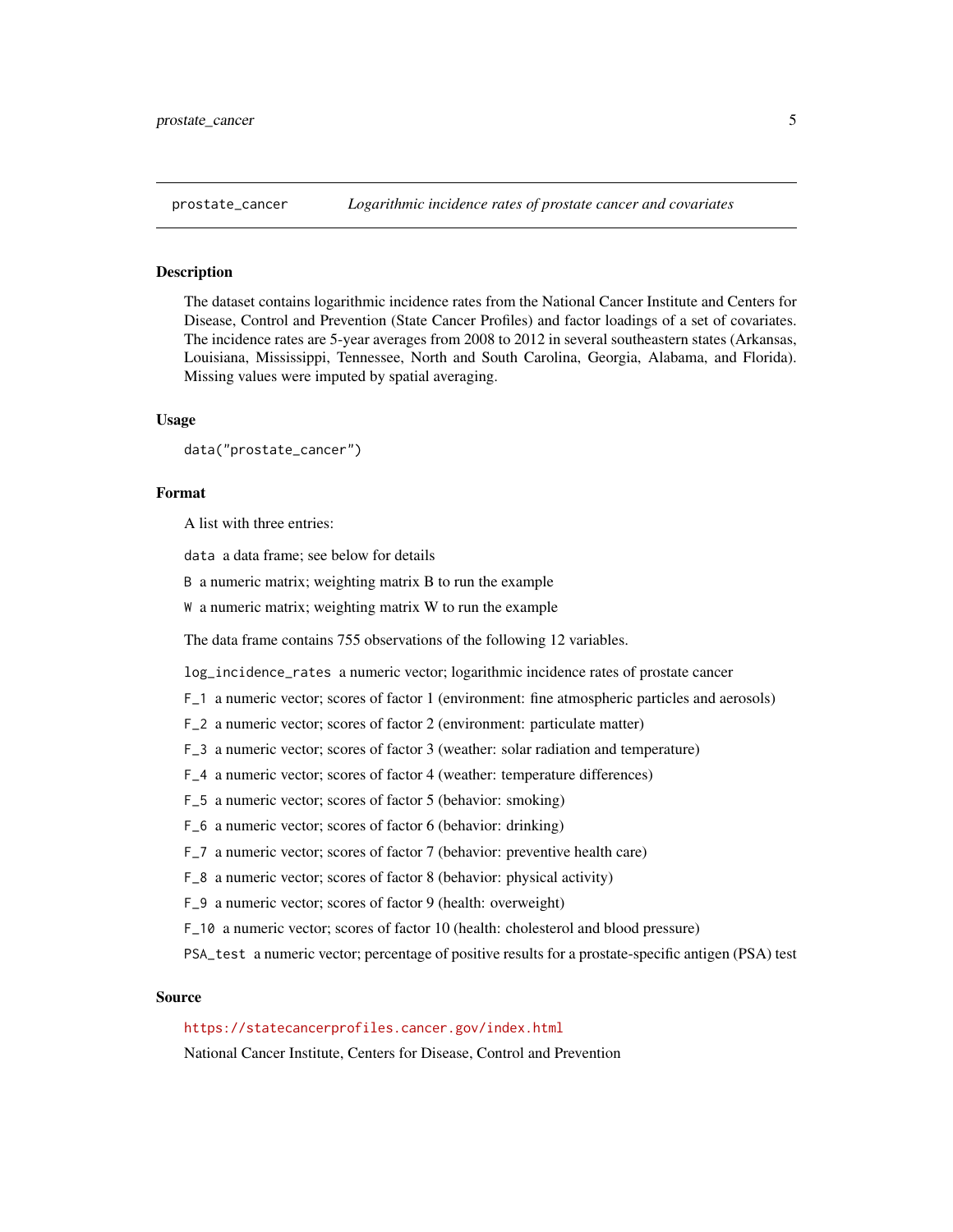#### <span id="page-5-0"></span>References

https://statecancerprofiles.cancer.gov/map/map.withimage.php?99&001&001&00&0&02&0&1&10 Otto, P. (2019). spGARCH: An R-Package for Spatial and Spatiotemporal ARCH and GARCH models To appear: The R Journal URL: https://arxiv.org/abs/1812.01871

# Examples

```
data(prostate_cancer)
## Not run:
# Estimation (long running example)
formula <- "log_incidence_rates ~ F_2 + F_10"
out <- qml.SARspARCH(formula, B = prostate_cancer$B, W = prostate_cancer$W,
                         type = "spARCH", data = prostate_cancer$data)
# Summary
summary(out)
## End(Not run)
```
<span id="page-5-1"></span>

| gml.SARspARCH | Maximum-likelihood estimation of a spatial autoregressive model with |
|---------------|----------------------------------------------------------------------|
|               | spatial ARCH residuals                                               |

# Description

The function fits a spatial autoregressive model with spatial ARCH residuals using the maximumlikelihood approach. All parameters are jointly estimated. In addition, external regressor may be included in the mean equation.

#### Usage

```
qml.SARspARCH(formula, B, W, type = "spARCH", data = NULL,
              b = 2, start = NULL, eigen_v = NULL, control = list())
```
#### Arguments

| formula | an object of class "formula"): a symbolic description of the model to be fitted.<br>The details of model specification are given under "Details." y must be a numeric<br>vector of length n (dimension of the weighting matrix) |
|---------|---------------------------------------------------------------------------------------------------------------------------------------------------------------------------------------------------------------------------------|
| B       | n times n spatial weight matrix for the spatial autoregressive part                                                                                                                                                             |
| W       | n times n spatial weight matrix for the spatial ARCH residuals                                                                                                                                                                  |
| type    | type of spatial ARCH model to be fitted for the error process (see Details)                                                                                                                                                     |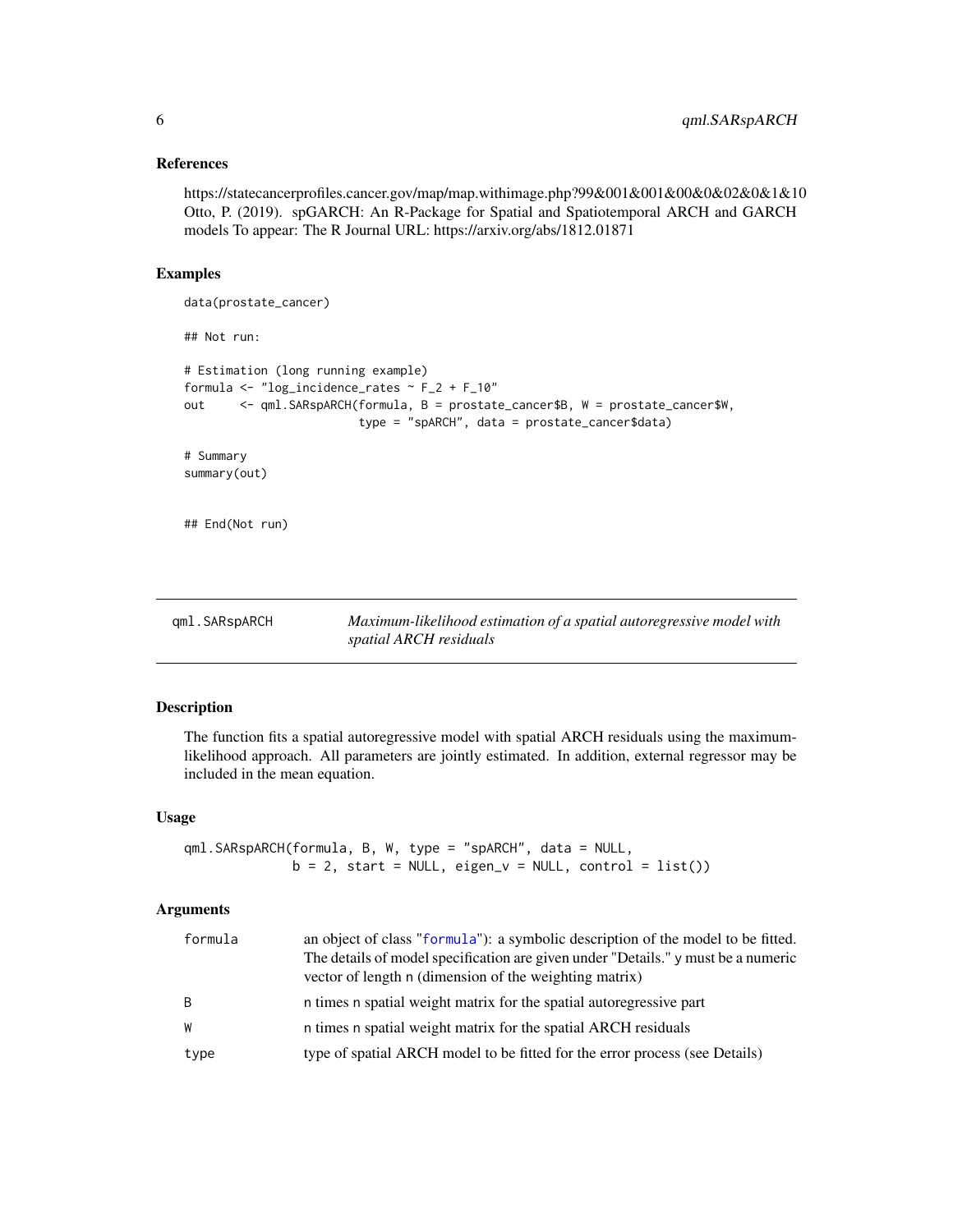<span id="page-6-0"></span>

| data    | an optional data frame, list or environment containing the variables in the model.<br>If not found in data, the variables are taken from the working space. |
|---------|-------------------------------------------------------------------------------------------------------------------------------------------------------------|
| b       | parameter b for the E-spARCH model (type = "exp"), must be a (positive) nat-<br>ural number                                                                 |
| start   | vector of starting values for the numerical optimization of the log-likelihood<br>(optional)                                                                |
| eigen_v | eigen values of B (optional)                                                                                                                                |
| control | list of control variables for iterative maximization of the log-likelihood                                                                                  |

#### Details

For type = "spARCH", the functions fits a simple spatial autoregressive model with spatial ARCH residuals, i.e.,  $1/2$ 

$$
\boldsymbol{Y} = \lambda \mathbf{B} \boldsymbol{Y} + \mathbf{X} \boldsymbol{\beta} + \boldsymbol{h}^{1/2} \boldsymbol{\varepsilon}
$$

with

 $\boldsymbol{h} = \alpha \boldsymbol{1}_n + \rho \mathbf{W} \boldsymbol{Y}^{(2)}$  .

The distribution of the error term is assumed to be Gaussian.

If type = "log-ARCH", a spatial log-ARCH process is estimated for the error term, i.e.,

$$
\ln(\mathbf{h}) = \alpha \mathbf{1}_n + \rho \mathbf{W} g_b(\boldsymbol{\varepsilon}).
$$

The function  $g_b$  is defined as

$$
g_b(\boldsymbol{\varepsilon}) = (\ln |\varepsilon(\boldsymbol{s}_1)|^b, \dots, \ln |\varepsilon(\boldsymbol{s}_n)|^b)'
$$

and the error term is also assumed to be Gaussian.

The modelling equation gan be specified as for [lm](#page-0-0), i.e., as [formula](#page-0-0) object. A typical model has the form response ~ terms where response is the (numeric) response vector and terms is a series of terms which specifies a linear predictor for response. A terms specification of the form first + second indicates all the terms in first together with all the terms in second with duplicates removed. A specification of the form first:second indicates the set of terms obtained by taking the interactions of all terms in first with all terms in second. The specification first\*second indicates the cross of first and second. This is the same as first + second + first:second. However, there is no offset permitted for the qml.SARspARCH.

For an intercept-only model, the [formula](#page-0-0) can be specified as response  $\sim$  1. In addition, it is possible to fit an intercept-free model with response  $\sim \emptyset$  or response  $\sim \emptyset$  + terms.

To summarize the results of the model fit, use the generic function summary. For analysis of the residuals, the generic [plot](#page-0-0) function provides several descriptive plots. For numerical maximization of the log-likelihood, the function uses the algorithm of [solnp](#page-0-0) from the package [Rsolnp](#page-0-0).

#### Value

A [spARCH](#page-17-1) object with the following elements is returned:

| coefficients | Parameter estimates $\alpha$ and $\rho$ . |
|--------------|-------------------------------------------|
| residuals    | Vector of residuals.                      |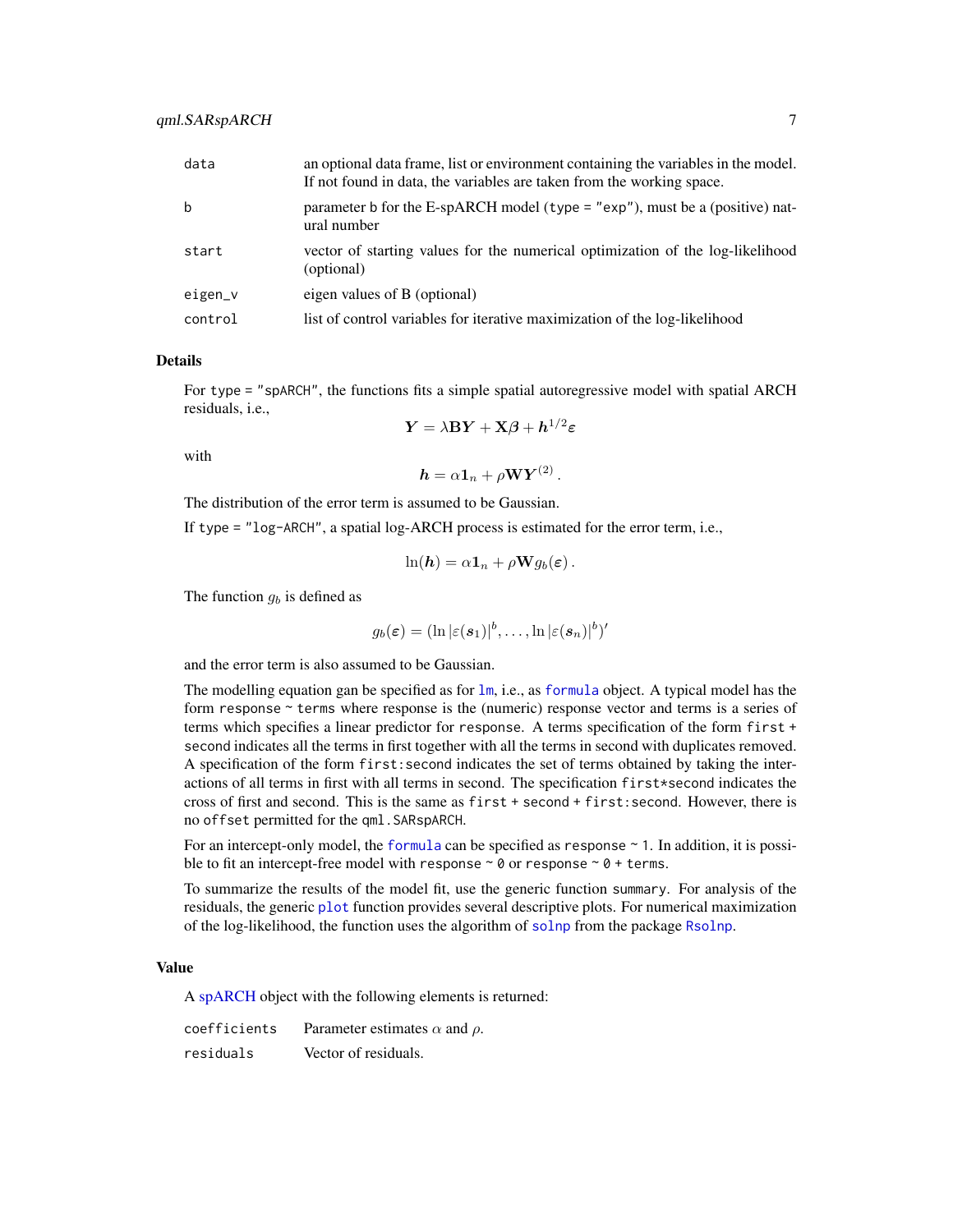<span id="page-7-0"></span>

| fitted.values | Fitted values.                                                          |
|---------------|-------------------------------------------------------------------------|
| stderr        | Standard errors of the estimates (Cramer-Rao estimates).                |
| hessian       | Hessian matrix of the negative Log-Likelihood at the estimated minimum. |
| LL            | Value of the Log-Likelihood at the estimated maximum.                   |
| h             | Fitted vector h.                                                        |
| У             | Vector of observations (input values).                                  |
| h             | Chosen type (input).                                                    |
| B             | Spatial weight matrix (input).                                          |
| W             | Spatial weight matrix (input).                                          |
| regressors    | Are regressors included? TRUE/FALSE                                     |
| AR            | Is an autoregressive term in the mean equation? TRUE/FALSE              |
| X             | Matrix of regressors if regressor = TRUE                                |

# Control Arguments

see also: [solnp](#page-0-0)

- rho This is used as a penalty weighting scalar for infeasibility in the augmented objective function. The higher its value the more the weighting to bring the solution into the feasible region (default 1). However, very high values might lead to numerical ill conditioning or significantly slow down convergence.
- outer.iter Maximum number of major (outer) iterations (default 400).
- inner.iter Maximum number of minor (inner) iterations (default 800).
- delta Relative step size in forward difference evaluation (default 1.0e-7).
- tol Relative tolerance on feasibility and optimality (default 1e-8).
- trace The value of the objective function and the parameters is printed at every major iteration (default 1).

#### Author(s)

Philipp Otto <potto@europa-uni.de>

#### References

Philipp Otto, Wolfgang Schmid, Robert Garthoff (2018). Generalised Spatial and Spatiotemporal Autoregressive Conditional Heteroscedasticity. [Spatial Statistics](https://doi.org/10.1016/j.spasta.2018.07.005) 26, pp. 125-145. *arXiv:1609.00711*

#### See Also

[solnp](#page-0-0) (package [Rsolnp](#page-0-0))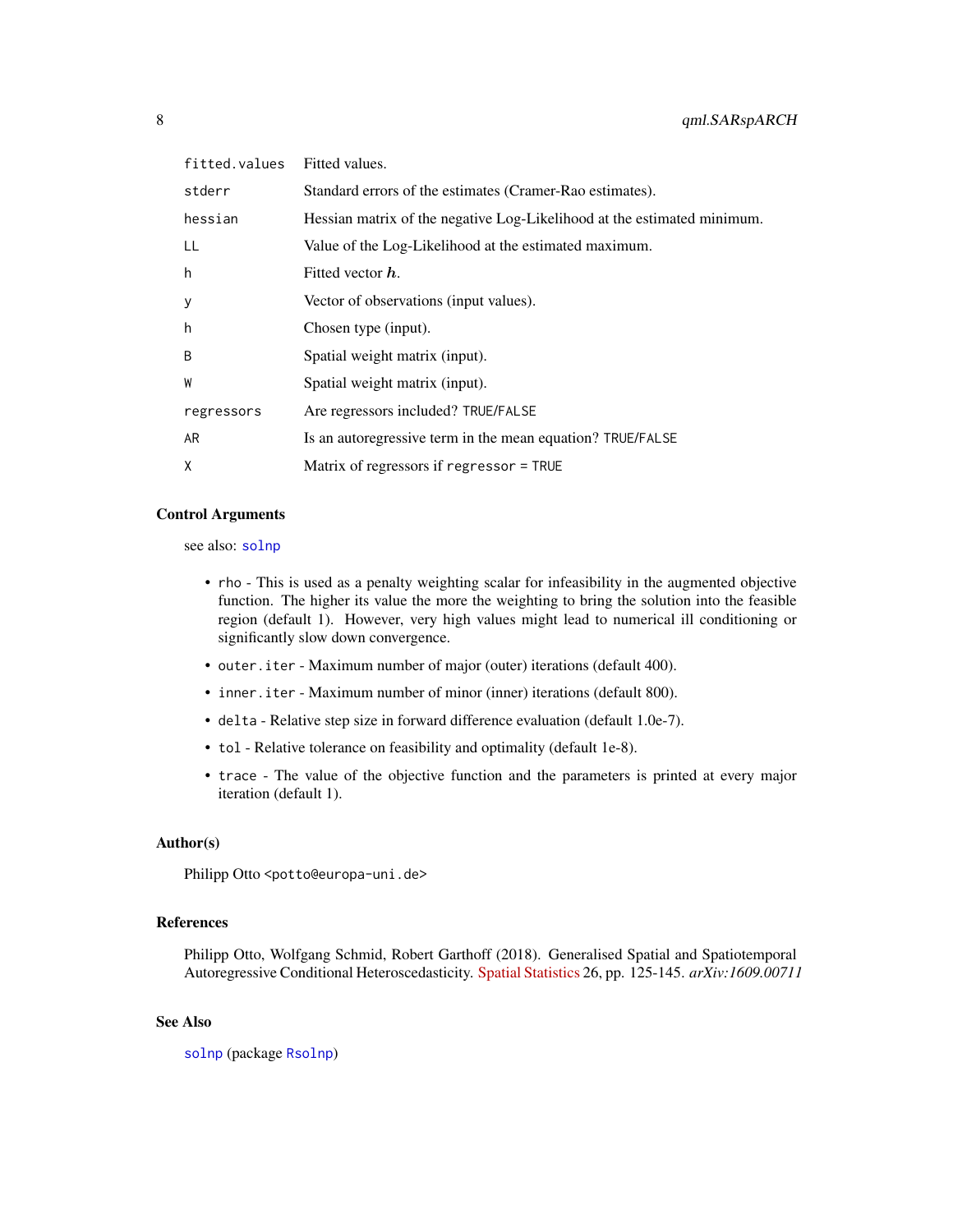# <span id="page-8-0"></span>qml.spARCH 9

# Examples

```
require("spdep")
rho <-0.5alpha <-1lambda <-0.5d \leq -5n < -d^2nblist <- cell2nb(d, d, type = "queen")
W <- nb2mat(nblist)
B < - WX \leftarrow \text{cbind}(\text{rep}(1, n), \text{rnorm}(n))beta <-c(5, 2)y \leftarrow solve(diag(n) - lambda * B) %(sim.spARCH(n = n, rho = rho, alpha = alpha, W = W, type = "log-spARCH") + X % *8 beta)y \leftarrow as vector(y)out \leq qml. SARspARCH(y \sim X[,2], B = B, W = W, type = "log-spARCH")
summary(out)
```
<span id="page-8-1"></span>qml.spARCH *Maximum-likelihood estimation of a spatial ARCH model*

# Description

The function fits a spatial ARCH model using the maximum-likelihood approach. In addition, external regressor may be included in the mean equation.

#### Usage

qml.spARCH(formula, W, type = "spARCH", data = NULL,  $b = 2$ , start = NULL, control = list())

# Arguments

| formula | an object of class "formula"): a symbolic description of the model to be fit-<br>ted. The details of model specification are given under "Details."" y must be a<br>numeric vector of length n (dimension of the weighting matrix) |
|---------|------------------------------------------------------------------------------------------------------------------------------------------------------------------------------------------------------------------------------------|
| W       | n times n spatial weight matrix                                                                                                                                                                                                    |
| type    | type of spatial ARCH model to be fitted (see Details)                                                                                                                                                                              |
| data    | an optional data frame, list or environment containing the variables in the model.<br>If not found in data, the variables are taken from the working space.                                                                        |
| b       | parameter b for the E-spARCH model (type = " $exp$ "), must be a (positive) nat-<br>ural number                                                                                                                                    |
| start   | vector of starting values for the numerical optimization of the log-likelihood<br>(optional)                                                                                                                                       |
| control | list of control variables for iterative maximization of the log-likelihood                                                                                                                                                         |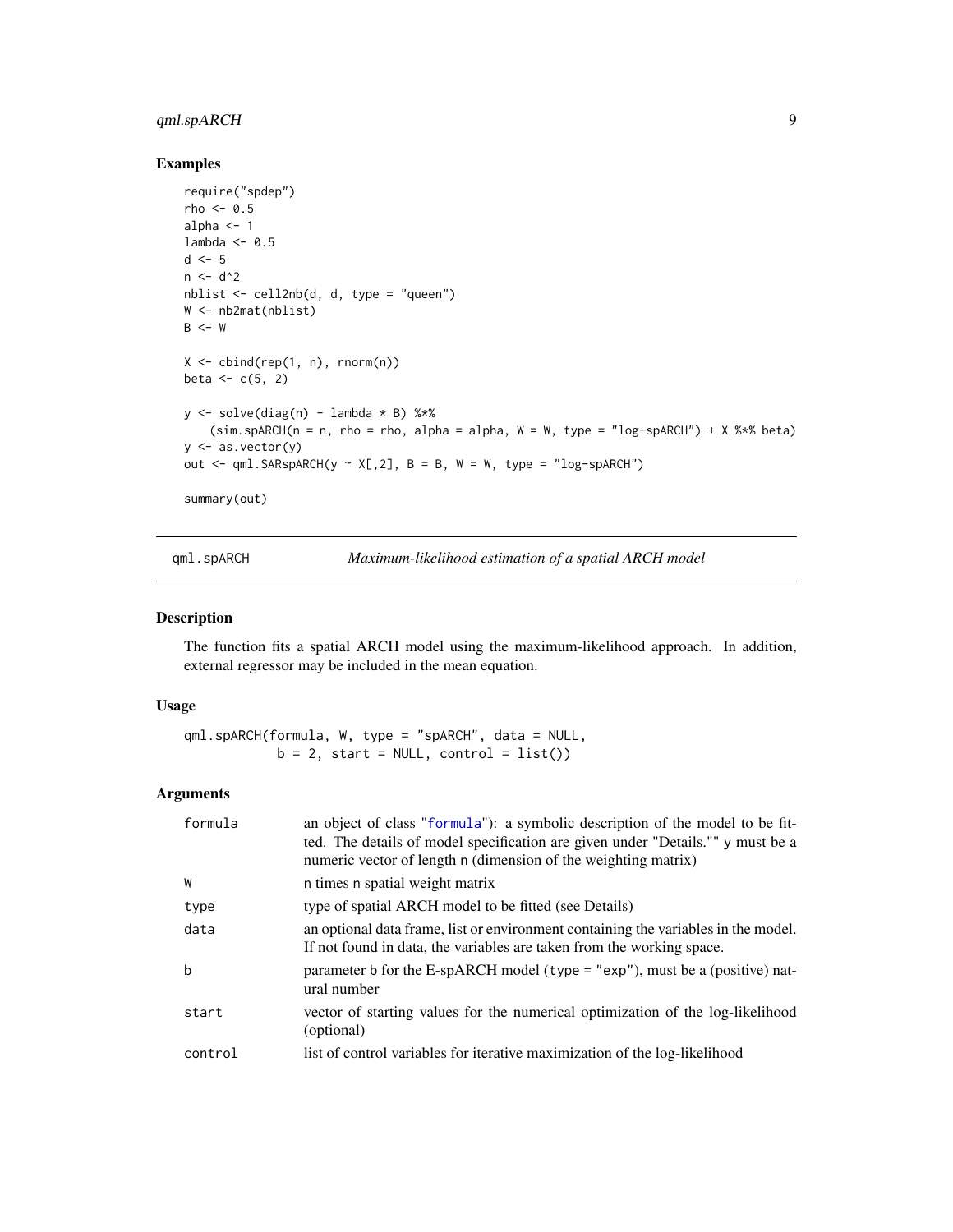<span id="page-9-0"></span>For type = "spARCH", the functions fits a simple spatial ARCH model with one spatial lag, i.e.,

$$
\boldsymbol{Y} = \mathbf{X}\boldsymbol{\beta} + \boldsymbol{h}^{1/2}\boldsymbol{\varepsilon}
$$

with

$$
\mathbf{h} = \alpha \mathbf{1}_n + \rho \mathbf{W} \mathbf{Y}^{(2)}.
$$

The distribution of the error term is assumed to be Gaussian.

If type = "log-spARCH", a spatial log-ARCH process is estimated, i.e.,

$$
\ln(\mathbf{h}) = \alpha \mathbf{1}_n + \rho \mathbf{W} g_b(\boldsymbol{\varepsilon}).
$$

The function  $q_b$  is defined as

$$
g_b(\boldsymbol{\varepsilon}) = (\ln |\varepsilon(\boldsymbol{s}_1)|^b, \ldots, \ln |\varepsilon(\boldsymbol{s}_n)|^b)'
$$

and the error term is also assumed to be Gaussian.

The modelling equation gan be specified as for  $\text{lm}$  $\text{lm}$  $\text{lm}$ , i.e., as [formula](#page-0-0) object. A typical model has the form response ~ terms where response is the (numeric) response vector and terms is a series of terms which specifies a linear predictor for response. A terms specification of the form first + second indicates all the terms in first together with all the terms in second with duplicates removed. A specification of the form first:second indicates the set of terms obtained by taking the interactions of all terms in first with all terms in second. The specification first\*second indicates the cross of first and second. This is the same as first + second + first:second. However, there is no offset permitted for the [qml.spARCH](#page-8-1).

For an intercept-only model, the [formula](#page-0-0) can be specified as response  $\sim$  1. In addition, it is possible to fit an intercept-free model with response  $\sim \emptyset$  or response  $\sim \emptyset$  + terms.

To summarize the results of the model fit, use the generic function summary. For analysis of the residuals, the generic plot provides several descriptive plots. For numerical maximization of the log-likelihood, the function uses the algorithm of [solnp](#page-0-0) from the package [Rsolnp](#page-0-0).

#### Value

A [spARCH](#page-17-1) object with the following elements is returned:

| coefficients  | Parameter estimates $\alpha$ and $\rho$ .                               |
|---------------|-------------------------------------------------------------------------|
| residuals     | Vector of residuals.                                                    |
| fitted.values | Fitted values.                                                          |
| stderr        | Standard errors of the estimates (Cramer-Rao estimates).                |
| hessian       | Hessian matrix of the negative Log-Likelihood at the estimated minimum. |
| LL            | Value of the Log-Likelihood at the estimated maximum.                   |
| h             | Fitted vector $\bm{h}$ .                                                |
| У             | Vector of observations (input values).                                  |
| h             | Chosen type (input).                                                    |
| W             | Spatial weight matrix (input).                                          |
| regressors    | Are regressors included? TRUE/FALSE                                     |
| AR            | Is an autoregressive term in the mean equation? TRUE/FALSE              |
| X             | Matrix of regressors if regressor = TRUE                                |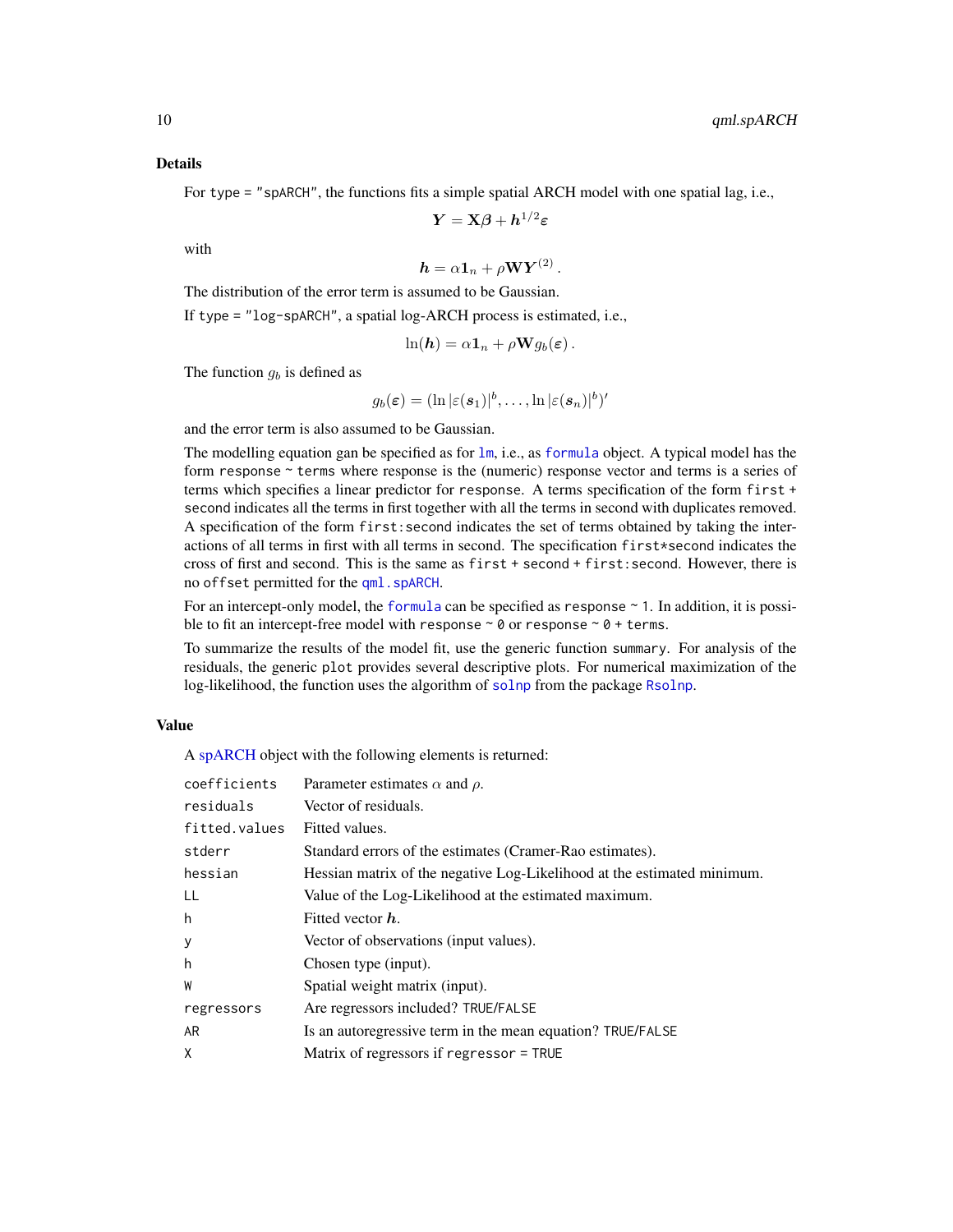#### <span id="page-10-0"></span>Control Arguments

see also: [solnp](#page-0-0)

- rho This is used as a penalty weighting scalar for infeasibility in the augmented objective function. The higher its value the more the weighting to bring the solution into the feasible region (default 1). However, very high values might lead to numerical ill conditioning or significantly slow down convergence.
- outer.iter Maximum number of major (outer) iterations (default 400).
- inner.iter Maximum number of minor (inner) iterations (default 800).
- delta Relative step size in forward difference evaluation (default 1.0e-7).
- tol Relative tolerance on feasibility and optimality (default 1e-8).
- trace The value of the objective function and the parameters is printed at every major iteration (default 1).

#### Author(s)

Philipp Otto <potto@europa-uni.de>

#### References

Philipp Otto, Wolfgang Schmid, Robert Garthoff (2018). Generalised Spatial and Spatiotemporal Autoregressive Conditional Heteroscedasticity. [Spatial Statistics](https://doi.org/10.1016/j.spasta.2018.07.005) 26, pp. 125-145. *arXiv:1609.00711*

#### See Also

[solnp](#page-0-0) (package [Rsolnp](#page-0-0))

#### Examples

```
require("spdep")
```
# directional spatial ARCH process (W is triangular, 1:1 origin)

```
rho < -0.5alpha <-1d \leq -5n < -d^2nblist <- cell2nb(d, d, type = "queen")
W <- nb2mat(nblist)
W[lower.tri(W)] < -0y \le -\sin \sin \left(\frac{\pi x}{n}\right) = n, rho = rho, alpha = alpha, W = W, type = "spARCH")
out \leq qml.spARCH(y \sim 0, W = W, type = "spARCH")
summary(out)
```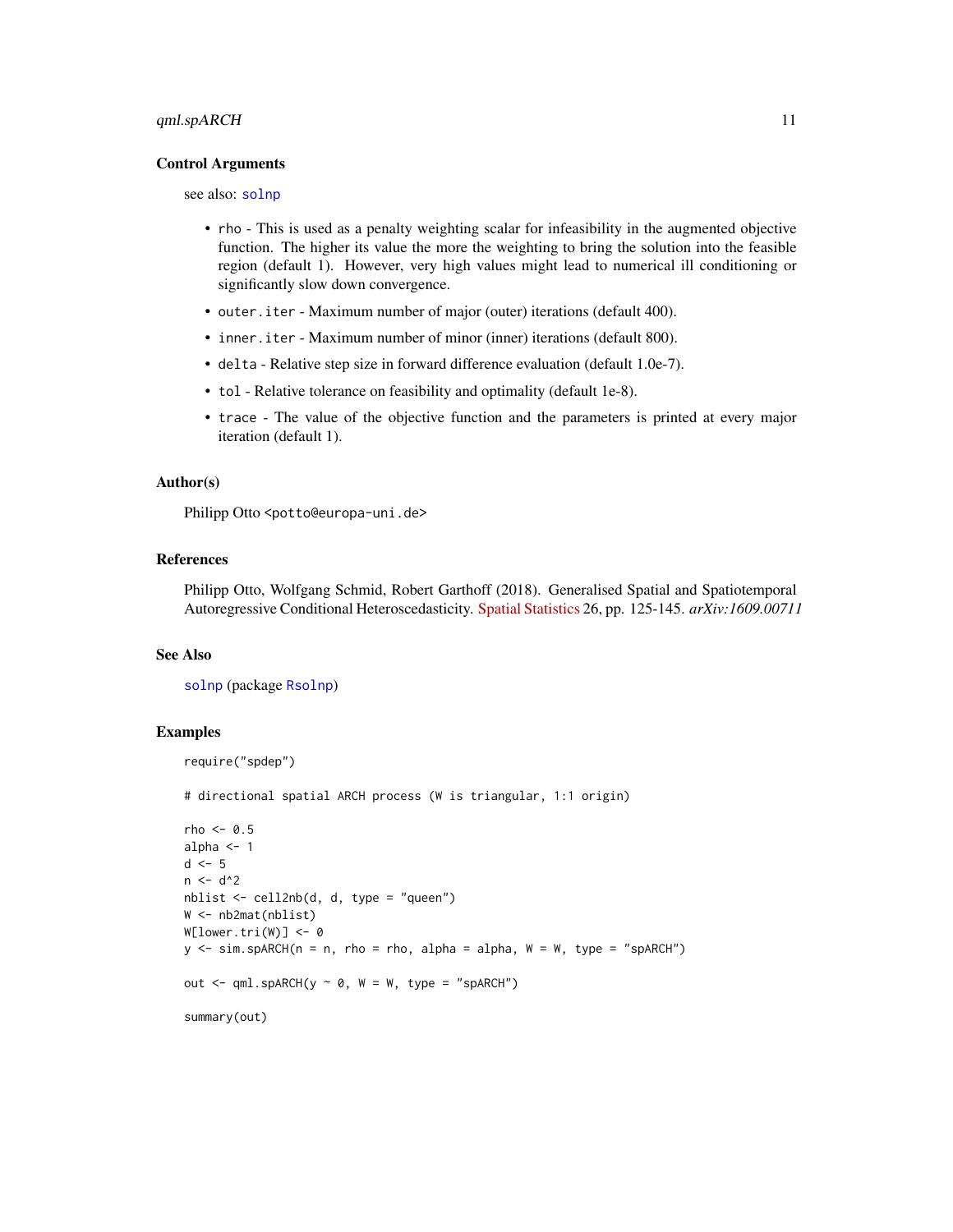<span id="page-11-1"></span><span id="page-11-0"></span>residuals.spARCH *Extract model residuals*

### Description

The function extracts the residuals of a fitted spatial ARCH model.

#### Usage

```
## S3 method for class 'spARCH'
## S3 method for class 'spARCH'
residuals(object, ...)
```
# Arguments

| object  | spARCH object generated by qml. spARCH or qml. SARspARCH. |
|---------|-----------------------------------------------------------|
| $\cdot$ | Other arguments.                                          |

# Details

The function extracts the residuals of a fitted spatial ARCH model.

#### Author(s)

Philipp Otto <potto@europa-uni.de>

#### See Also

[residuals.spARCH](#page-11-1), [fitted.spARCH](#page-2-2).

<span id="page-11-2"></span>sim.spARCH *Simulation of spatial ARCH models*

# Description

The function generates n random numbers of a spatial ARCH process for given parameters and weighting schemes.

#### Usage

```
sim.spARCH(n = dim(W)[1], rho, alpha, W, b = 2, type = "spARCH", control = list())
```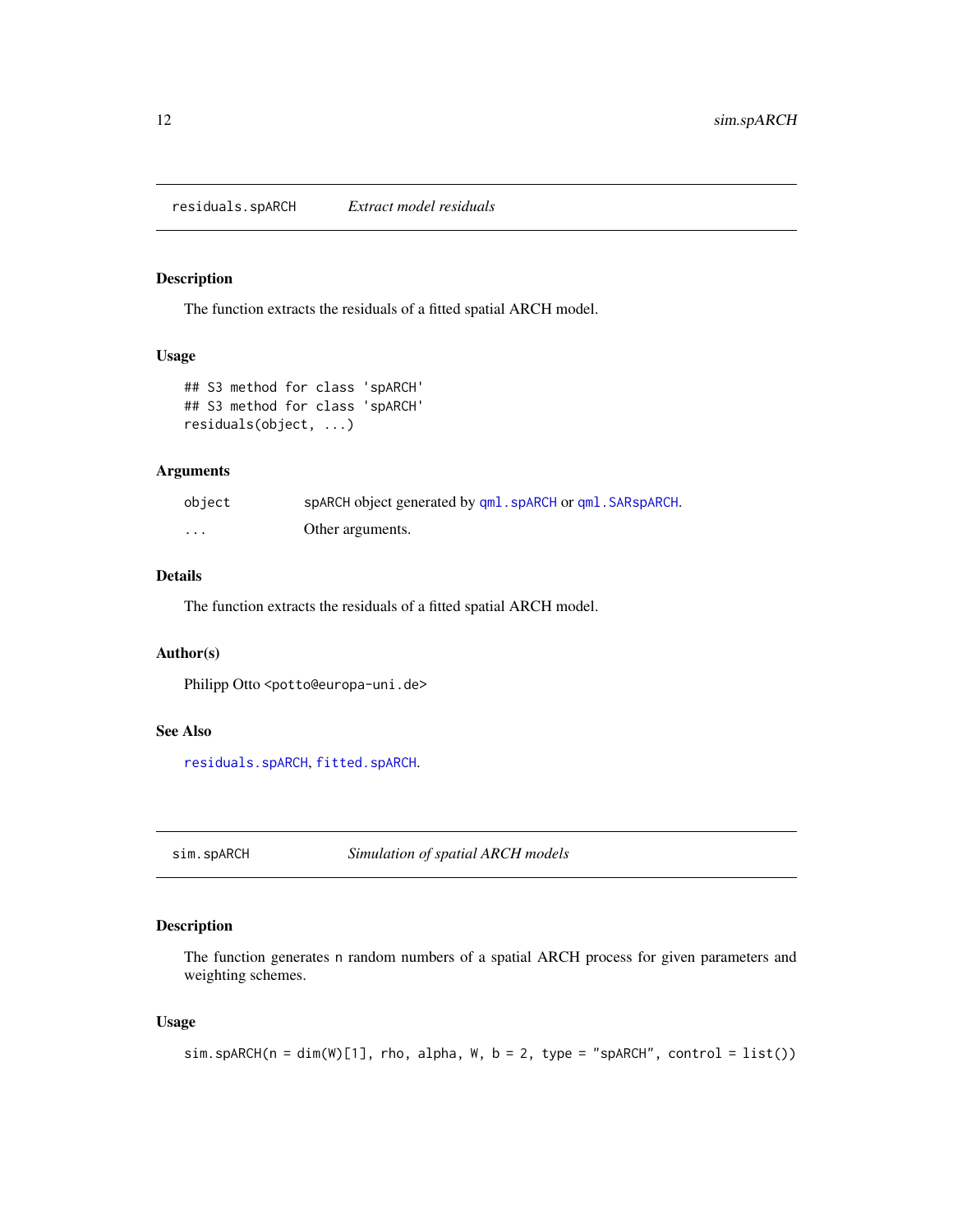# sim.spARCH 13

#### Arguments

| n       | number of observations. If length(n) $> 1$ , the length is taken to be the number<br>required. Default $dim(W)[1]$ |
|---------|--------------------------------------------------------------------------------------------------------------------|
| rho     | spatial dependence parameter rho                                                                                   |
| alpha   | unconditional variance level alpha                                                                                 |
| W       | n times n spatial weight matrix                                                                                    |
| b       | parameter b for logarithmic spatial ARCH (only needed if type = "log-spARCH").<br>Default 2.                       |
| type    | type of simulated spARCH process (see details)                                                                     |
| control | list of control arguments (see below)                                                                              |

### Details

The function simulates n observations  $Y = (Y_1, ..., Y_n)'$  of a spatial ARCH process, i.e.,

$$
\boldsymbol{Y} = diag(\boldsymbol{h})^{1/2} \boldsymbol{\varepsilon} ,
$$

where  $\varepsilon$  is a spatial White Noise process. The definition of h depends on the chosen type. The following types are available.

• type = "spARCH" - simulates  $\varepsilon$  from a truncated normal distribution on the interval  $[-a, a]$ , such that  $h > 0$  with

$$
h = \alpha + \rho \mathbf{W} \mathbf{Y}^{(2)}
$$
 and  $a = 1/||\rho^2 \mathbf{W}^2||_1^{1/4}$ .

Note that the normal distribution is not trunctated ( $a = \infty$ ), if W is a strictly triangular matrix, as it is ensured that  $h > 0$ . Generally, it is sufficient that if there exists a permutation such that W is strictly triangular. In this case, the process is called oriented spARCH process.

• type = "log-spARCH" - simulates a logarithmic spARCH process (log-spARCH), i.e.,

$$
\ln \mathbf{h} = \alpha + \rho \mathbf{W} g(\boldsymbol{\varepsilon}).
$$

For the log-spARCH process, the errors follow a standard normal distribution. The function  $g_b$  is given by

$$
g_b(\boldsymbol{\varepsilon}) = (\ln |\varepsilon(\boldsymbol{s}_1)|^b, \ldots, \ln |\varepsilon(\boldsymbol{s}_n)|^b)'.
$$

• type = "complex-spARCH" - allows for complex solutions of  $\bm{h}^{1/2}$  with

$$
\mathbf{h} = \alpha + \rho \mathbf{W} \mathbf{Y}^{(2)}.
$$

The errors follow a standard normal distribution.

#### Value

The functions returns a vector  $y$ .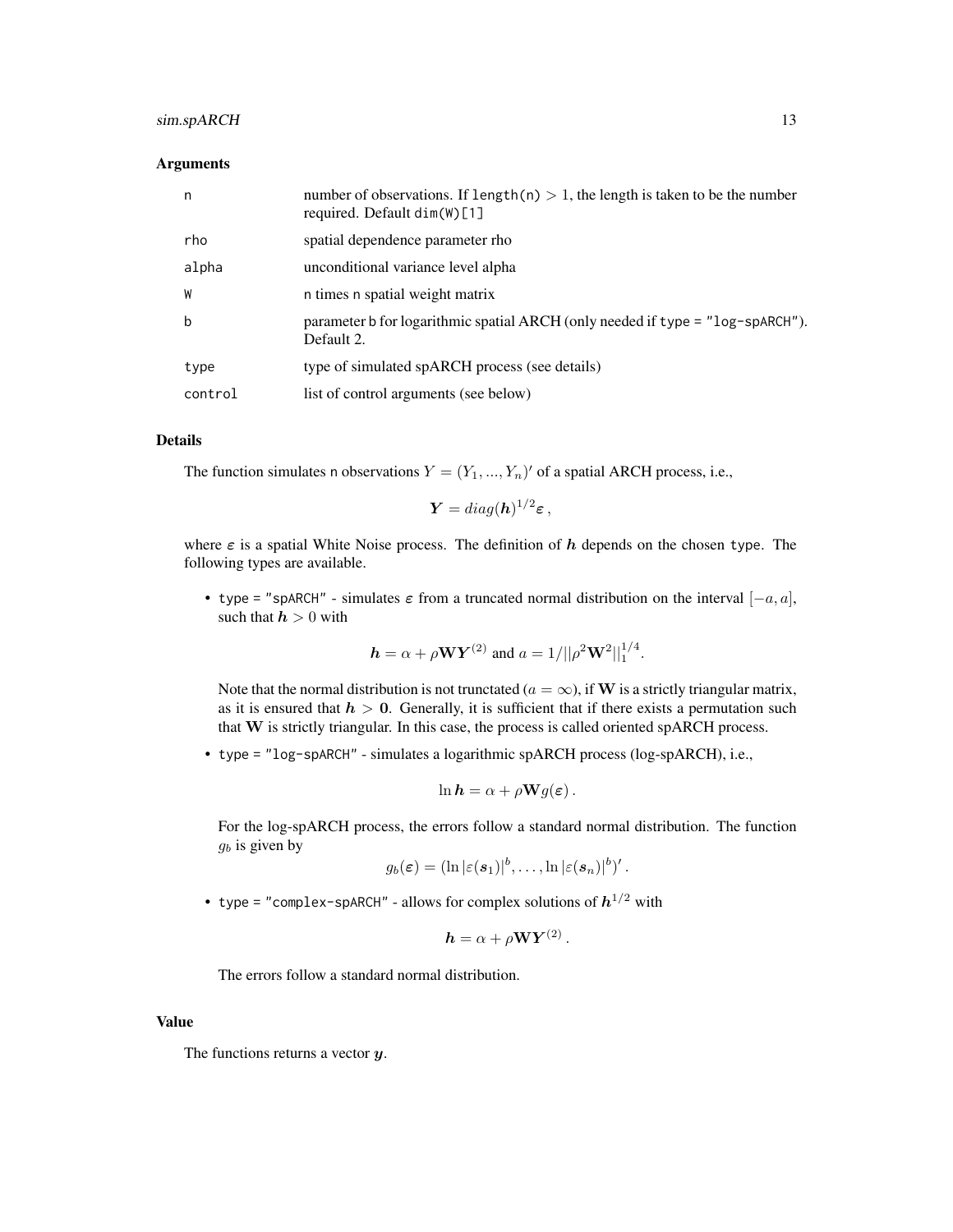#### Control Arguments

- seed positive integer to initialize the random number generator (RNG), default value is a random integer in  $[1, 10^6]$
- silent if FALSE, current random seed is reported
- triangular if TRUE,  $W$  is a triangular matrix and there are no checks to verify this assumption (default FALSE)

#### Author(s)

Philipp Otto <potto@europa-uni.de>

#### References

Philipp Otto, Wolfgang Schmid, Robert Garthoff (2018). Generalised Spatial and Spatiotemporal Autoregressive Conditional Heteroscedasticity. [Spatial Statistics](https://doi.org/10.1016/j.spasta.2018.07.005) 26, pp. 125-145. *arXiv:1609.00711*

#### Examples

```
require("spdep")
# 1st example
##############
# parameters
rho \leq -0.5alpha <-1d \le -2nblist <- cell2nb(d, d, type = "queen")
W <- nb2mat(nblist)
# simulation
Y \le -\sin \sin \left(\frac{\pi}{L}\right) = rho, alpha = alpha, W = W, type = "log-spARCH")
# visualization
image(1:d, 1:d, array(Y, dim = c(d,d)), xlab = expression(s[1]), ylab = expression(s[2]))# 2nd example
##############
# two spatial weighting matrices W_1 and W_2
# h = alpha + rho_1 W_1 Y^2 + rho_2 W_2 Y^2
W_1 < - Wnblist <- cell2nb(d, d, type = "rook")
W_2 <- nb2mat(nblist)
rho_1 < -0.3
```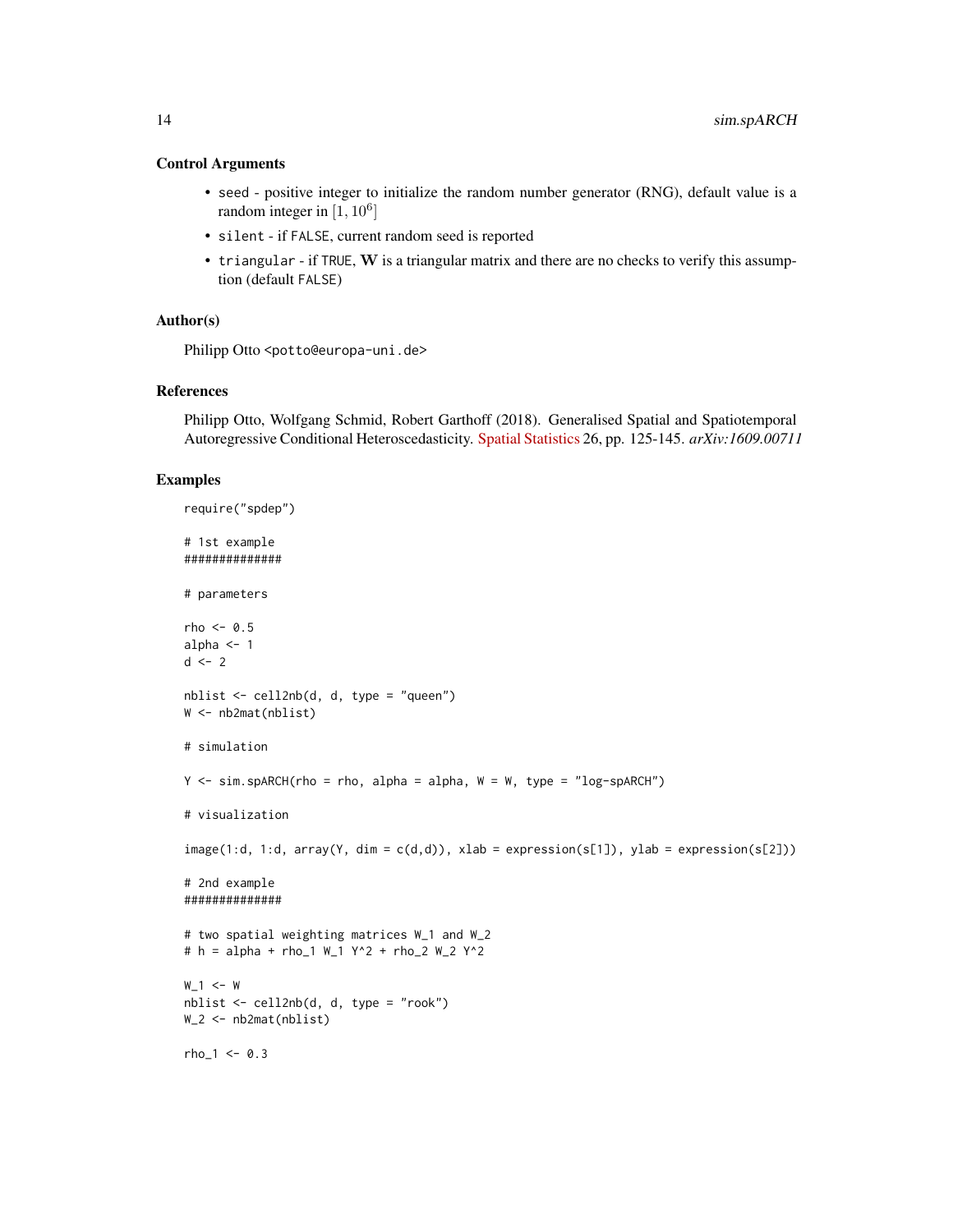# <span id="page-14-0"></span>sim.spGARCH 15

```
rho_2 < -0.7W < - rho_1 * W_1 + rho_2 * W_2rho < -1Y \le -\sin \sin \frac{\pi x}{1} sparch(n = d^2, rho = rho, alpha = alpha, W = W, type = "log-sparch")
image(1:d, 1:d, array(Y, dim = c(d,d)), xlab = expression(s[1]), ylab = expression(s[2]))
```
#### <span id="page-14-1"></span>sim.spGARCH *Simulation of spatial ARCH models*

# Description

The function generates n random numbers of a spatial GARCH process for given parameters and weighting schemes.

# Usage

sim.spGARCH(n = dim(W1)[1], rho, lambda, alpha, W1, W2,  $b = 2$ , zeta = 0.5, theta = 0.5, type = "spGARCH",  $control = list()$ 

# Arguments

| n              | number of observations. If length(n) $> 1$ , the length is taken to be the number<br>required. Default dim(W1)[1] |
|----------------|-------------------------------------------------------------------------------------------------------------------|
| rho            | spatial dependence parameter rho                                                                                  |
| lambda         | spatial dependence parameter lambda                                                                               |
| alpha          | unconditional variance level alpha                                                                                |
| <b>W1</b>      | n times n spatial weight matrix (ARCH component, parameter rho)                                                   |
| W <sub>2</sub> | n times n spatial weight matrix (GARCH component, parameter lambda)                                               |
| b              | parameter b for logarithmic spatial GARCH (only needed if type = "log-spGARCH").<br>Default 2.                    |
| zeta           | parameter zeta for exponential spatial GARCH (only needed if type = "e-spGARCH").<br>Default 0.5.                 |
| theta          | parameter theta for exponential spatial GARCH (only needed if type = "e-spGARCH").<br>Default 0.5.                |
| type           | type of simulated spGARCH process (see details)                                                                   |
| control        | list of control arguments (see below)                                                                             |
|                |                                                                                                                   |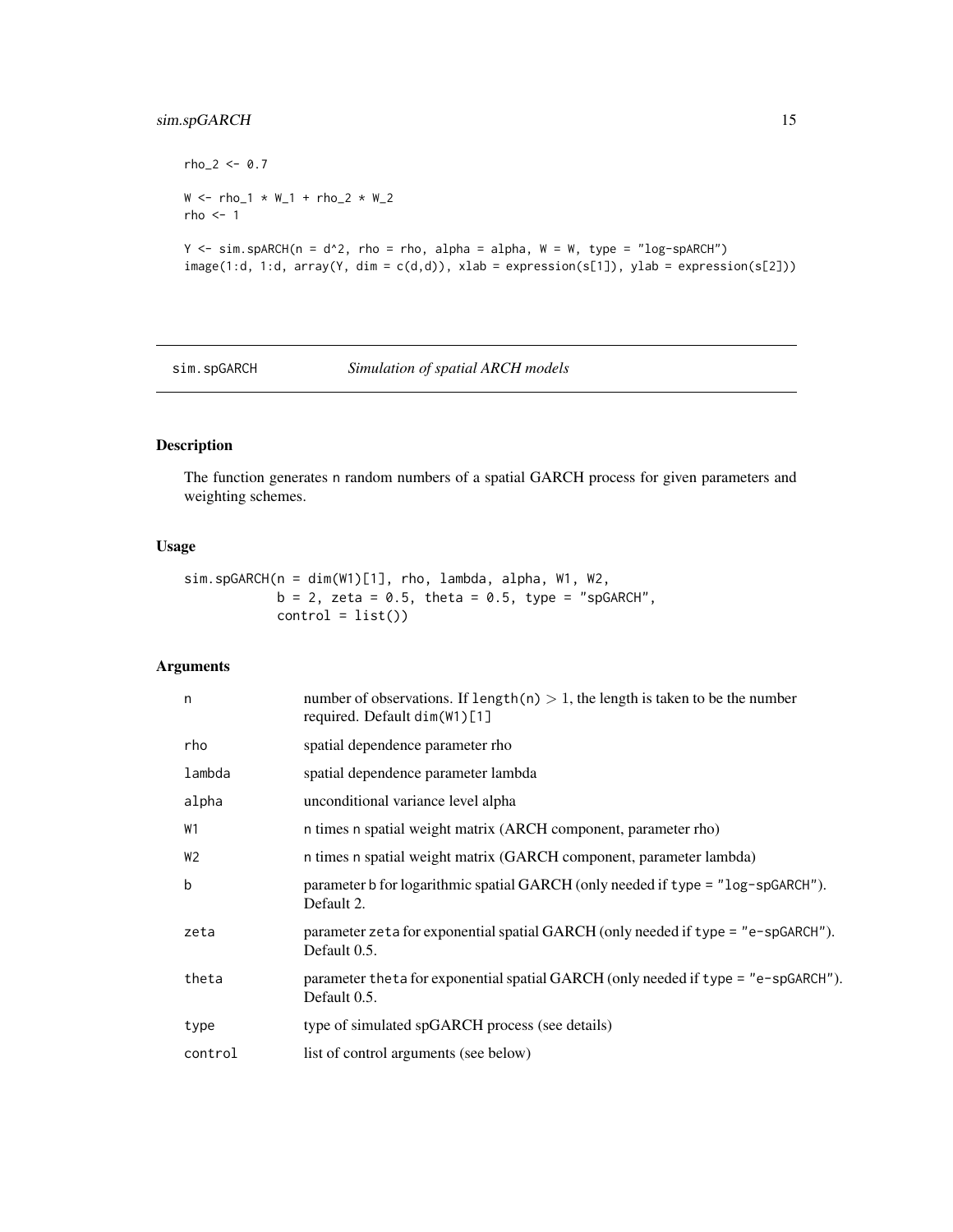#### Details

The function simulates n observations  $Y = (Y_1, ..., Y_n)'$  of a spatial GARCH process, i.e.,

$$
\boldsymbol{Y} = diag(\boldsymbol{h})^{1/2} \boldsymbol{\varepsilon} \,,
$$

where  $\varepsilon$  is a spatial White Noise process. The definition of h depends on the chosen type. The following types are available.

• type = "spGARCH" - simulates  $\varepsilon$  from a truncated normal distribution on the interval  $[-a, a]$ , such that  $h > 0$  with

$$
\mathbf{h} = \alpha + \rho \mathbf{W}_1 \mathbf{Y}^{(2)} + \lambda \mathbf{W}_2 \mathbf{h} \text{ and } a = 1/||\rho^2 \mathbf{W}_1^2||_1^{1/4}.
$$

Note that the normal distribution is not trunctated ( $a = \infty$ ), if W<sub>1</sub> is a strictly triangular matrix, as it is ensured that  $h > 0$ . Generally, it is sufficient that if there exists a permutation such that  $W_1$  is strictly triangular. In this case, the process is called oriented spGARCH process.

• type = "e-spGARCH" - simulates an exponential spARCH process (e-spGARCH), i.e.,

$$
\ln \boldsymbol{h} = \alpha + \rho \mathbf{W}_1 g(\boldsymbol{\varepsilon}) + \lambda \mathbf{W}_2 log(\boldsymbol{h}).
$$

For the e-spGARCH process, the errors follow a standard normal distribution. The function  $g$ is given by

$$
g(\varepsilon) = \Theta \varepsilon + \zeta(|\varepsilon| - E(|\varepsilon|)).
$$

• type = "log-spGARCH" - simulates a logarithmic spARCH process (log-spGARCH), i.e.,

$$
\ln \mathbf{h} = \alpha + \rho \mathbf{W}_1 g(\boldsymbol{\varepsilon}) + \lambda \mathbf{W}_2 log(\mathbf{h}).
$$

For the log-spGARCH process, the errors follow a standard normal distribution. The function  $g$  is given by

$$
g(\boldsymbol{\varepsilon}) = (\ln |\varepsilon(\boldsymbol{s}_1)|^b, \ldots, \ln |\varepsilon(\boldsymbol{s}_n)|^b)'.
$$

• type = "complex-spGARCH" - allows for complex solutions of  $\bm{h}^{1/2}$  with

$$
\mathbf{h} = \alpha + \rho \mathbf{W}_1 \mathbf{Y}^{(2)} + \lambda \mathbf{W}_2 \mathbf{h}.
$$

The errors follow a standard normal distribution.

# Value

The functions returns a vector  $y$ .

#### Control Arguments

- seed positive integer to initialize the random number generator (RNG), default value is a random integer in  $[1, 10^6]$
- silent if FALSE, current random seed is reported
- $\bullet$  triangular if TRUE, W is a triangular matrix and there are no checks to verify this assumption (default FALSE)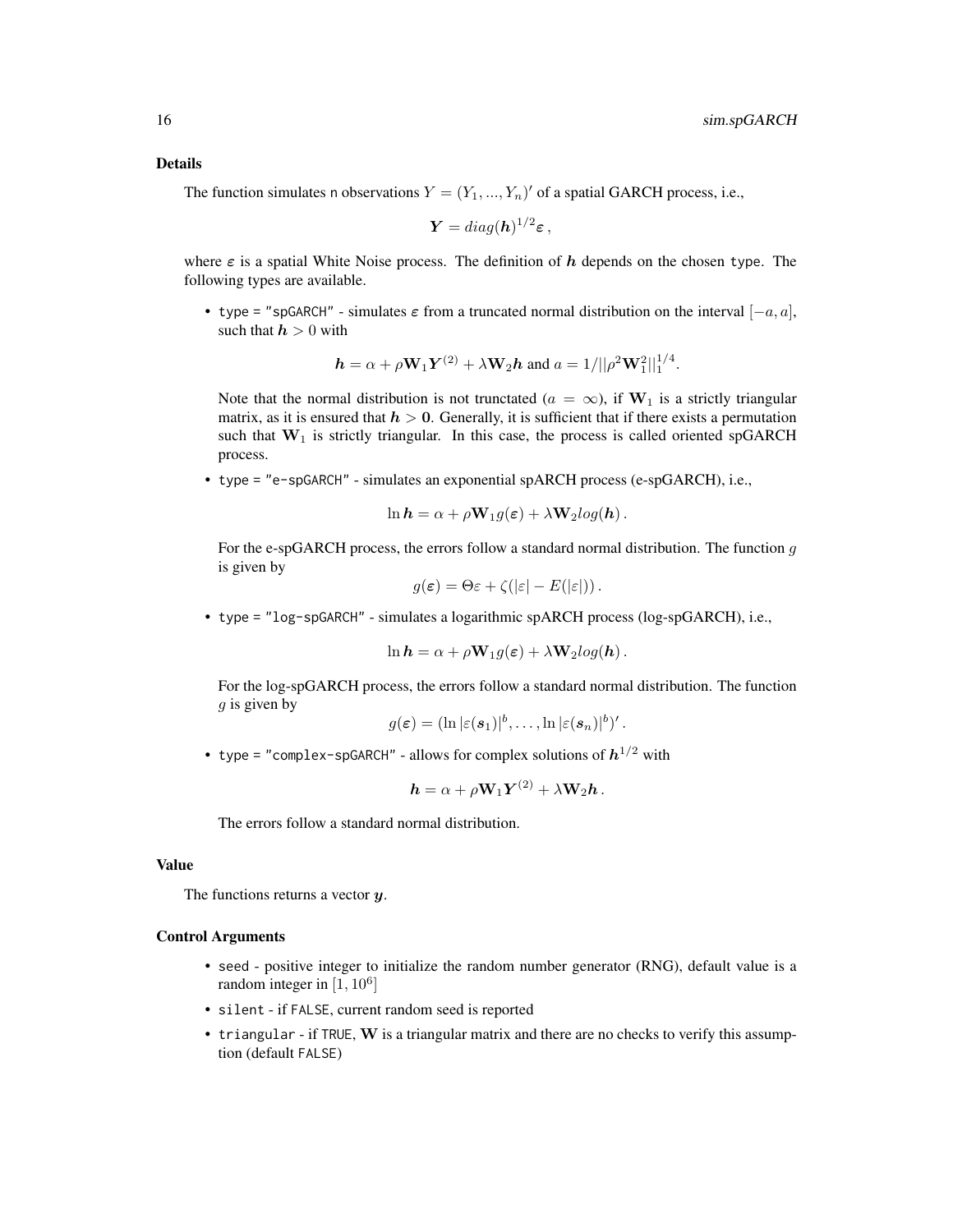# sim.spGARCH 17

#### Author(s)

Philipp Otto <potto@europa-uni.de>

# References

Philipp Otto, Wolfgang Schmid (2019). Spatial GARCH Models - A Unified Approach. *arXiv:1908.08320*

# Examples

```
require("spdep")
# 1st example (spatial GARCH)
##############
# parameters
rho <-0.5lambda <- 0.3
alpha <-1d <- 5
nblist <- cell2nb(d, d, type = "rook") # lattice process with Rook's contiguity matrix
W_1 <- nb2mat(nblist)
W_2 <- W 1
# simulation
Y <- sim.spGARCH(rho = rho, lambda = lambda, alpha = alpha,
                    W1 = W_1, W2 = W_2, type = "spGARCH")
# visualization
image(1:d, 1:d, array(Y, dim = c(d,d)), xlab = expression(s[1]), ylab = expression(s[2]))# 2nd example (exponential spatial GARCH)
##############
# parameters
rho <- 0.5
lambda <- 0.3
alpha <-1zeta <-0.5theta <-0.5d <- 5
nblist <- cell2nb(d, d, type = "rook") # lattice process with Rook's contiguity matrix
W<sub>-1</sub> <- nb2mat(nblist)
W_2 <- W_1
```
# simulation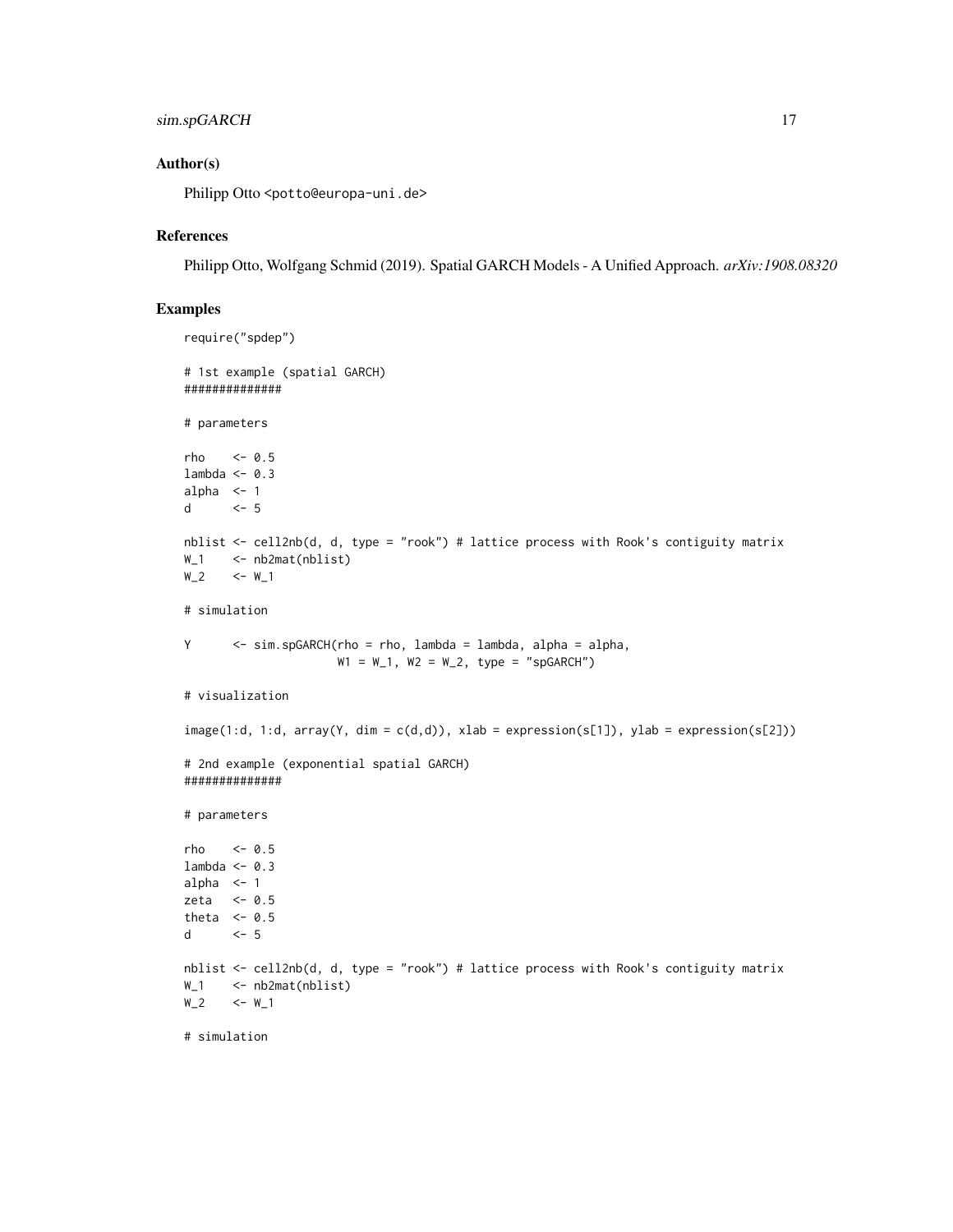```
Y <- sim.spGARCH(rho = rho, lambda = lambda, alpha = alpha,
                     W1 = W_1, W2 = W_2, zeta = zeta, theta = 0.5, type = "e-spGARCH")
# visualization
image(1:d, 1:d, array(Y, dim = c(d,d)), xlab = expression(s[1]), ylab = expression(s[2]))
```
spARCH *Output of Quasi-Maximum-Likelihood Estimation*

#### <span id="page-17-1"></span>Description

The spARCH class is a class generated by the estimation functions qml . spARCH or qml . SARspARCH comprising the results of the quasi-maximum-likelihood estimation.

#### Methods

Several generic methods for summarizing the results are available:

[plot.spARCH](#page-3-1) - Descriptive plots for residuals of a fitted spatial ARCH model

- plot(spARCH\_objecum)mary(spARCH\_object) [summary.spARCH](#page-18-1) The function returns a summary of the model fit of a spatial ARCH model
- fitted(spARCH\_object) [fitted.spARCH](#page-2-2) The function extracts the fitted values of a spatial ARCH model.

spGARCH *spGARCH - Package to fit spatial ARCH models*

#### Description

A collection of functions for simulating and fitting spatial autoregressive conditional heteroscedasticity (spARCH) processes are provided.

The functions [sim.spARCH](#page-11-2) and [sim.spGARCH](#page-14-1) are the main function for simulating spARCH and spGARCH processes, respectively. Via the argument type several types of spatial ARCH and GARCH can be simulated, e.g., exponential spARCH models, spARCH for oriented processes, or spARCH processes with truncated error support. For details, refer the paper Otto, Schmid, and Garthoff (2018) published in [Spatial Statistics.](https://doi.org/10.1016/j.spasta.2018.07.005)

Moreover, the package provides function for fitting spARCH models. Basically, there are two functions to fit these kind of model: [qml.spARCH](#page-8-1) and [qml.SARspARCH](#page-5-1). First, spARCH models can be fitted by qml. spARCH.

### Author(s)

Philipp Otto <potto@europa-uni.de>

<span id="page-17-0"></span>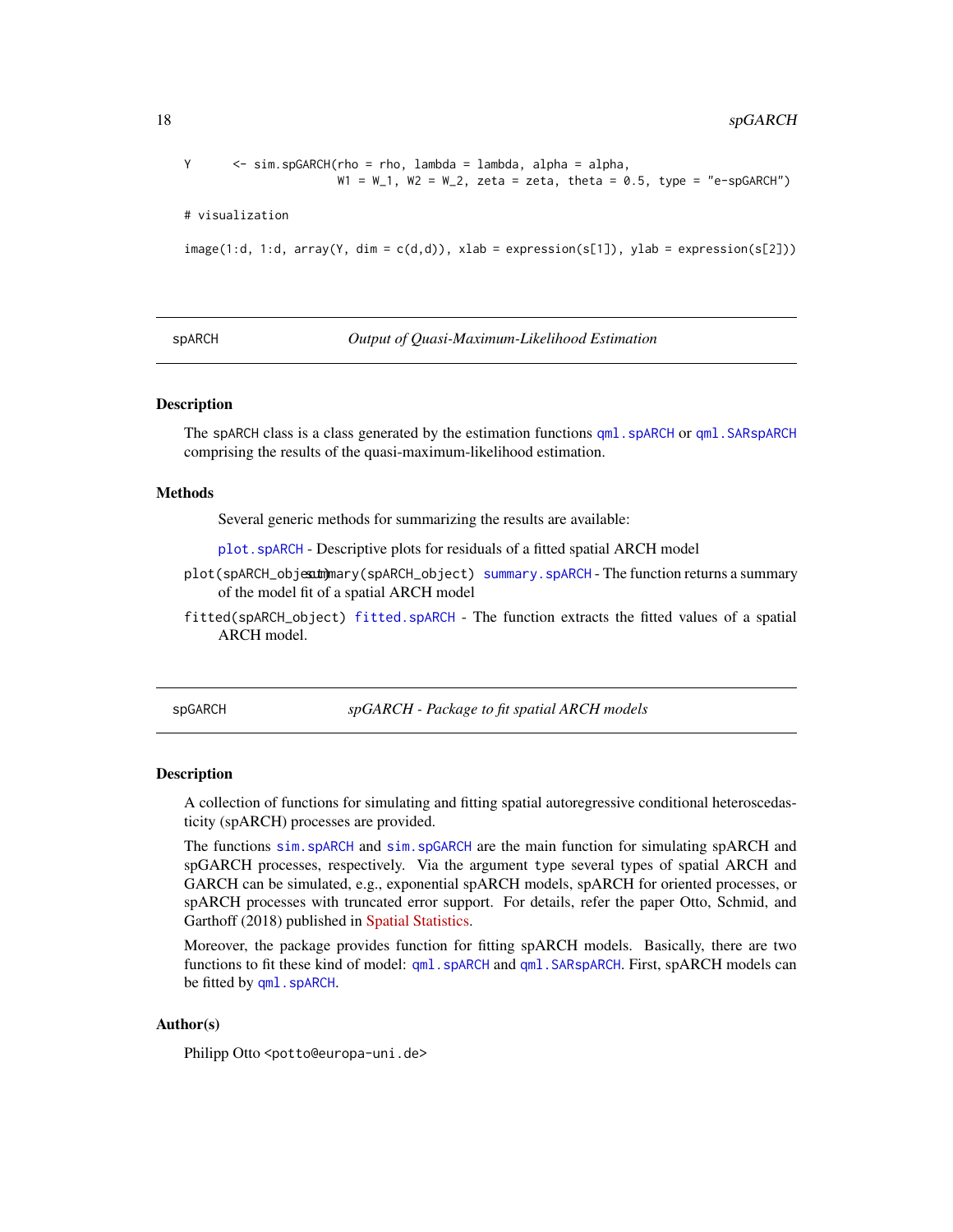# <span id="page-18-0"></span>summary.spARCH 19

#### References

Philipp Otto, Wolfgang Schmid, Robert Garthoff (2018). Generalised Spatial and Spatiotemporal Autoregressive Conditional Heteroscedasticity. [Spatial Statistics](https://doi.org/10.1016/j.spasta.2018.07.005) 26, pp. 125-145.

<span id="page-18-1"></span>summary.spARCH *Summary for spARCH object*

#### Description

The function returns a summary of the model fit of a spatial ARCH model (qml.spARCH or qml.SARspARCH).

### Usage

```
## S3 method for class 'spARCH'
summary(object, ...)
## S3 method for class 'summary.spARCH'
print(x, digits = max(5, .Options$digits - 3),
signif.stars = TRUE, ...)## S3 method for class 'spARCH'
print(x, \ldots)
```
#### Arguments

| object       | spARCH object generated by qml. spARCH or qml. SARspARCH.                       |
|--------------|---------------------------------------------------------------------------------|
| digits       | The number of significant digits to be printed.                                 |
| signif.stars | Logical variable. If TRUE, significance stars are printed for each coefficient. |
| X            | spARCH object of gml. spARCH.                                                   |
| $\cdots$     | further arguments passed to or from other methods                               |
|              |                                                                                 |

#### Details

The function summary.spARCH returns an [spARCH](#page-17-1) object with all results (coefficients, residuals, diagnostic checks etc.). If the returned object is printed, a detailed summary of the model fit is returned.

#### Value

The function returns the input [spARCH](#page-17-1) object, plus

| Coef         | a matrix with columns for the estimated coefficients, their standard error, t-<br>statistics and corresponding (two-sided, asymptotic) p-values. |
|--------------|--------------------------------------------------------------------------------------------------------------------------------------------------|
| AIC          | Akaike information criterion                                                                                                                     |
| BIC          | Bayesian Schwarz information criterion                                                                                                           |
| moran_res    | Test on spatial spatial autocorrelation of the residuals (based on Morans I, moran, test).                                                       |
| moran_sq_res | Test on spatial spatial autocorrelation of the squared residuals (based on Morans<br>I, moran.test).                                             |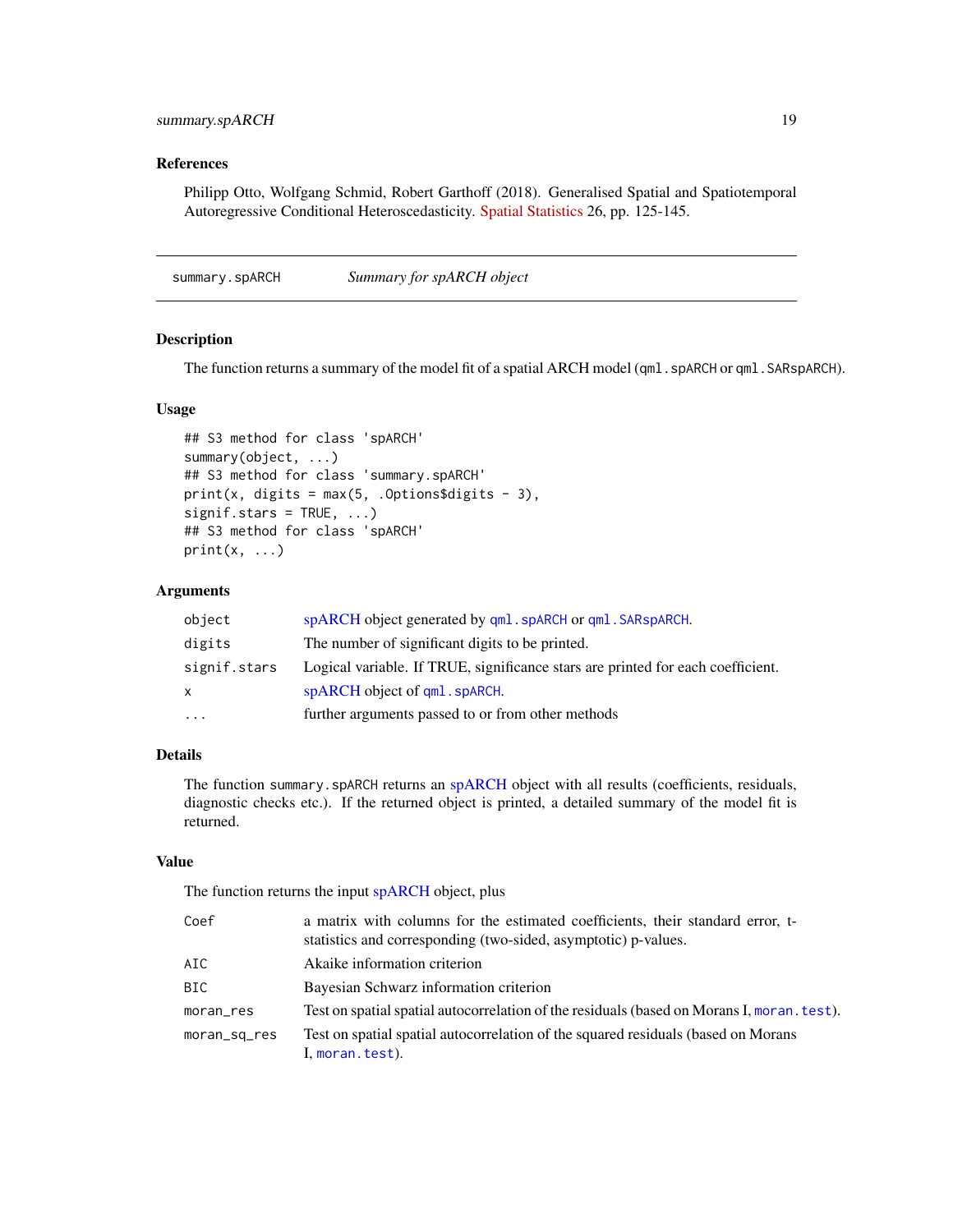# <span id="page-19-0"></span>Note

For further details about the Moran's I test see [moran.test](#page-0-0).

### Author(s)

Philipp Otto <potto@europa-uni.de>

# See Also

The model fitting functions [qml.spARCH](#page-8-1) and [qml.SARspARCH](#page-5-1). Function [coef](#page-0-0) will extract the matrix of coefficients with standard errors, t-statistics and p-values.

# Examples

```
require("spdep")
```
# directional spatial ARCH process (W is triangular, 1:1 origin)

```
rho < -0.5alpha <- 1
d \leq -5n < -d^2nblist <- cell2nb(d, d, type = "queen")
W <- nb2mat(nblist)
W[lower.tri(W)] <- 0
y \le -\sin.\text{spARCH}(n = n, rho = rho, alpha = alpha, W = W, type = "spARCH")out \leq qml.spARCH(y \sim 0, W = W, type = "spARCH")
summary(out)
```